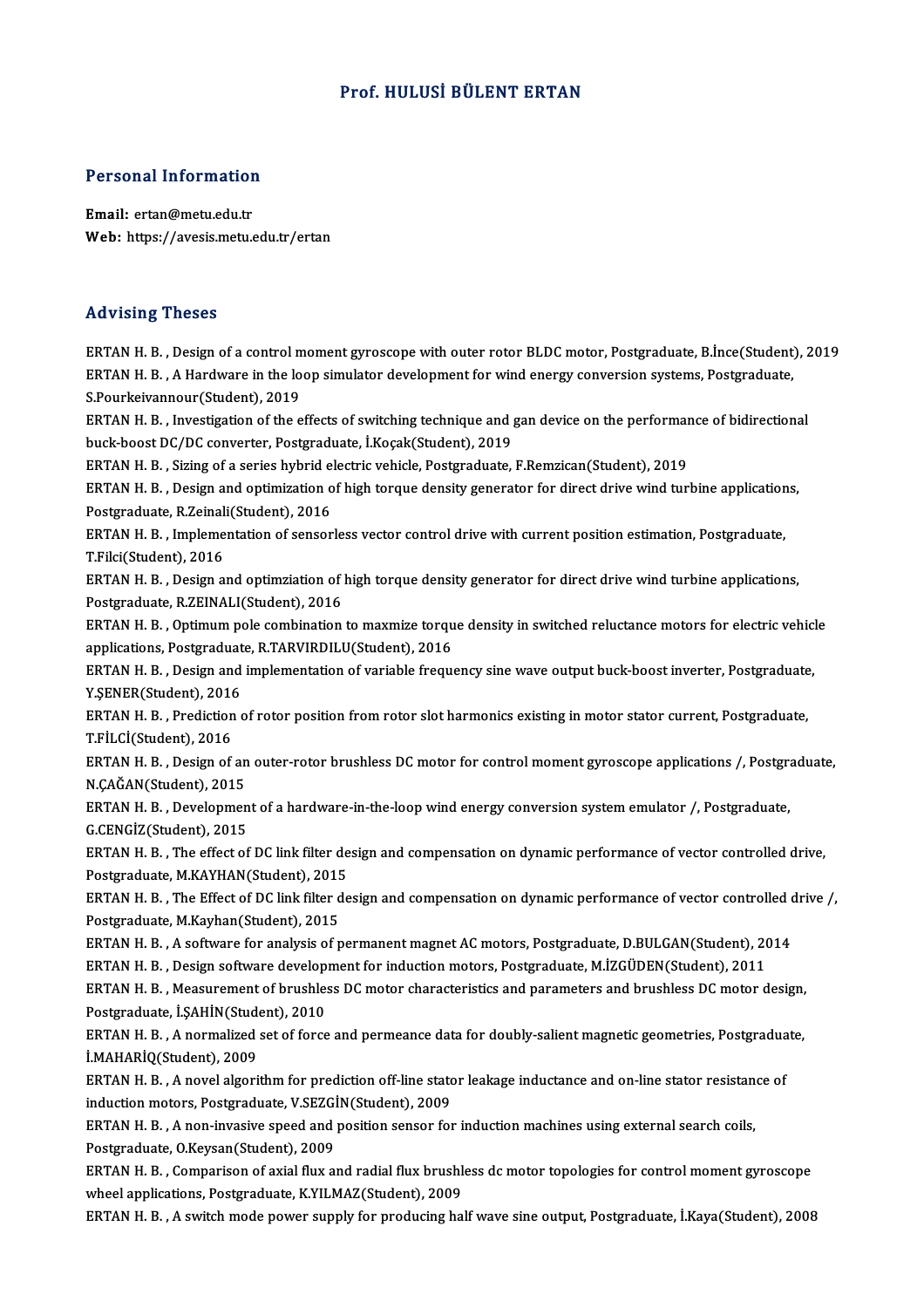ERTAN H. B. , LEBLEBİCİOĞLU M. K. , A control algorithm to minimize torque ripple and acoustic noise of switched<br>Felixtance metare Dectarata E PİZKEVELCİ(Student), 2009 ERTAN H. B. , LEBLEBİCİOĞLU M. K. , A control algorithm to n<br>reluctance motors, Doctorate, E.BİZKEVELCİ(Student), 2008<br>ERTAN H. B. , Davelanment of an electrical mashines analysis ERTAN H. B. , LEBLEBİCİOĞLU M. K. , A control algorithm to minimize torque ripple and acoustic noise of switched<br>reluctance motors, Doctorate, E.BİZKEVELCİ(Student), 2008<br>ERTAN H. B. , Development of an electrical machines

reluctance motors, Doctora<br>ERTAN H. B. , Development<br>Y.GÖYNÜK(Student), 2008<br>ERTAN H. B. , Asingle trans ERTAN H. B. , Development of an electrical machines analysis and optimum design software package<br>Y.GÖYNÜK(Student), 2008<br>ERTAN H. B. , A single transistor unity power factor rectifier, Postgraduate, M.Tunç(Student), 2007<br>E

Y.GÖYNÜK(Student), 2008<br>ERTAN H. B. , A single transistor unity power factor rectifier, Postgraduate, M.Tunç(Student), 2007<br>ERTAN H. B. , Parameter and speed estimation on induction motors from manufactures data and measur ERTAN H. B. , A single transistor unity power factor rectifier, Postgraduate, M.Tunç(Student), 2007<br>ERTAN H. B. , Parameter and speed estimation on induction motors from manufactures data and measurer<br>Postgraduate, Ç.Hakkı ERTAN H. B. , Parameter and speed estimation on induction motors from manufactures data and measurer<br>Postgraduate, Ç.Hakkı(Student), 2005<br>ERTAN H. B. , A software for analysis and design optimization of switched reluctance

Postgraduate, Ç.Hakkı(Student), 2005<br>ERTAN H. B. , A software for analysis a<br>L.Burak(Student), 2004 ERTAN H. B. , A software for analysis and design optimization of switched reluctance motor, Postgraduate,<br>L.Burak(Student), 2004<br>ERTAN H. B. , A novel approach for synthesising sinus waveforms at power level, Postgraduate,

L.Burak(Student), 2004<br>ERTAN H. B. , A novel approach for synthesising sinus waveforms at power level, Postgraduate, S.Paki(Student), 2<br>ERTAN H. B. , Implementation of a vector controlled induction motor urith third bermon ERTAN H. B. , A novel approach for synthesising sinus waveforms at power level, Postgraduate, S.Paki(Student),<br>ERTAN H. B. , Implementation of a vector controlled induction motor drive, Postgraduate, A.Acar(Student), 20<br>ER ERTAN H. B. , Implementation of a vector controlled induction motor drive, Postgraduate, A.Acar(Student), 2004<br>ERTAN H. B. , Calculation of core losses of a six-phase induction motor with third harmonic current injection,<br> ERTAN H. B. , Calculation of core losses of a six-phase induction motor with third harmonic current injection,<br>Postgraduate, A.Büyükbaş(Student), 2004<br>ERTAN H. B. , Four quadrant computer based motor test system developmen

Postgraduate, A.Büyükbaş(Student), 2004<br>ERTAN H. B. , Four quadrant computer based motor test system development, Postgraduate, T.İnan(Student), 20<br>ERTAN H. B. , A Unity power factor resonant inverter with single transisto ERTAN H. B. , Four quadr<br>ERTAN H. B. , A Unity pow<br>B.ÇOLAK(Student), 2002<br>ERTAN H. B. A Control St ERTAN H. B. , A Unity power factor resonant inverter with single transistor for induction cooking, Postgraduate,<br>B.ÇOLAK(Student), 2002<br>ERTAN H. B. , A Control system for solar-electric energy conversion system, Postgradua

B.ÇOLAK(Student), 2002<br>ERTAN H. B. , A Control system for solar-electric energy conversion system, Postgraduate, A.YILMAZ(Student), 2002<br>ERTAN H. B. , Performance calculation of single phase permanent magnet synchronous mo ERTAN H. B. , A Control system for so<br>ERTAN H. B. , Performance calculation<br>Postgraduate, B.DAĞ(Student), 2002<br>ERTAN H. B. , A Seftynne for dynamic ERTAN H. B. , Performance calculation of single phase permanent magnet synchronous motors for design optimization.,<br>Postgraduate, B.DAĞ(Student), 2002<br>ERTAN H. B. , A Software for dynamic simulation of switched reluctance

Postgraduate, B.DAĞ(Student), 2002<br>ERTAN H. B. , A Software for dynamic simulation of switched reluctance motor, Postgraduate, M.ÖZGÜR(Student), 2001<br>ERTAN H. B. , A Study on evaluation of direct torque and field orientati ERTAN H. B. , A Software for<br>ERTAN H. B. , A Study on eva<br>H.KAVAKLI(Student), 2000<br>EPTAN H. P. , Implomentatio ERTAN H. B. , A Study on evaluation of direct torque and field orientation control of induction machines, Postgrad<br>H.KAVAKLI(Student), 2000<br>ERTAN H. B. , Implementation of vector control for induction motor drives, Postgra

H.KAVAKLI(Student), 2000<br>ERTAN H. B. , Implementation of vector control for induction motor drives, Postgraduate, H.CAN(Student), 1999<br>ERTAN H. B. , Fuzzy control of resonant inverter circuit for x-ray power supply, Postgr ERTAI<br>ERTAI<br>1999<br>EPTAI ERTAN H. B. , Fuzzy control of resonant inverter circuit for x-ray power supply, Postgraduate, T.ÇAMLIKAYA(Student),<br>1999<br>ERTAN H. B. , Computation of core losses in three phase smooth rotor induction motors using finite e

ERTAN H. B., Computation of core losses in three phase smooth rotor induction motors using finite element method, ERTAN H. B. , Computation of core losses in three phase smooth rotor induction motors using finite element method,<br>Postgraduate, M.PİRGAİP(Student), 1998<br>ERTAN H. B. , Determination of equivalent circuit parameters of thre

Postgraduate, A.ÇEKİÇ(Student), 1998 ERTAN H. B. , Determination of equivalent circuit parameters of three phase induction machines with finite elen<br>Postgraduate, A.ÇEKİÇ(Student), 1998<br>ERTAN H. B. , Design optimization of three-phase induction motors, Postgr

ERTAN H. B. , Design optimization of three-phase induction motors, Postgraduate, S.HAMARAT(Student), 1997<br>ERTAN H. B. , An investigation on phase angle vector control for three phase induction motors., Doctorate,

A.Erbil(Student),1996

ERTAN H. B. , An investigation on phase angle vector control for three phase induction motors., Docto<br>A.Erbil(Student), 1996<br>ERTAN H. B. , A Microprcessor based fuzzy controller for an induction heating system, Postgraduat A.Erbil(Student), 1996<br>ERTAN H. B. , A Microprcessor b<br>H.KARABUDAK(Student), 1995<br>ERTAN H. B. , Aspehnoneus haus

ERTAN H. B. , A Microprcessor based fuzzy controller for an induction heating system, Postgraduate,<br>H.KARABUDAK(Student), 1995<br>ERTAN H. B. , Asnchronous harmonic torgue effects on the torque speed curve of the squirrel cag H.KARABUDAK(Student), 1995<br>ERTAN H. B. , Asnchronous harmonic to<br>Postgraduate, M.AYAN(Student), 1994<br>ERTAN H. B., Zone valtage quitabing pu ERTAN H. B. , Asnchronous harmonic torgue effects on the torque speed curve of the squirrel cage induction moto<br>Postgraduate, M.AYAN(Student), 1994<br>ERTAN H. B. , Zero voltage switching pulse frequency modulated inverter, P

Postgraduate, M.AYAN(Student), 1994<br>ERTAN H. B. , Zero voltage switching pulse frequency modulated inverter, Postgraduate, S.MUTLU(Student), 1994<br>ERTAN H. B. , A Compact Pfm controller converter with wide speed range for 3 ERTAN H. B. , Zero voltage :<br>ERTAN H. B. , A Compact Pf<br>N.BALKAN(Student), 1994<br>EPTAN H. B. Computer aid ERTAN H. B. , A Compact Pfm controller converter with wide speed range for 3 phase induction moto<br>N.BALKAN(Student), 1994<br>ERTAN H. B. , Computer aided design of single phase capacitor-type induction motors., Postgraduate,<br>

N.BALKAN(Student), 1994<br>ERTAN H. B. , Computer aided design of single phase capacitor-type induction motors., Postgraduate,<br>M.AFTAHİ(Student), 1993

ERTAN H. B. , Computer aided design of single phase capacitor-type induction motors., Postgraduate,<br>M.AFTAHİ(Student), 1993<br>ERTAN H. B. , A Software for predicting quasi stationary characteristics of sr motors, Postgraduat M.AFT<br>ERTAI<br>1993<br>EPTAI ERTAN H. B. , A Software for predicting quasi stationary characteristics of sr motors, Postgraduate, F.NİAKAN(Student),<br>1993<br>ERTAN H. B. , Inverter design for maximum power transfer in induction heating, Postgraduate, M.AT

1993<br>ERTAN H. B. , Inverter design for maximum power transfer in induction heating, Postgraduate, M.ATAVİ(Stud<br>ERTAN H. B. , Optimum design of single phase capacitor start motors, Postgraduate, İ.GÜLER(Student), 1990<br>ERTAN

ERTAN H. B. , Inverter design for maximum power transfer in induction heating, Postgraduate, M.ATAVİ(Student), 1991<br>ERTAN H. B. , Optimum design of single phase capacitor start motors, Postgraduate, İ.GÜLER(Student), 1990<br> ERTAN H. B. , Optimum design<br>ERTAN H. B. , Design and spice<br>Y.DEMİRTÜRK(Student), 1989<br>ERTAN H. B. New alsorithme a ERTAN H. B. , Design and spice simulation of a thyristorized medium frequency current fed inverter, Postgradua<br>Y.DEMİRTÜRK(Student), 1989<br>ERTAN H. B. , New algorithms and techniques for microprocessor-controlled PWM induct

Y.DEMİRTÜRK(Student), 19<br>ERTAN H. B. , New algorith<br>O.KÜKRER(Student), 1987<br>EPTAN H. P. , A Mid point ii ERTAN H. B. , New algorithms and techniques for microprocessor-controlled PWM induction drives, Doctorate,<br>O.KÜKRER(Student), 1987<br>ERTAN H. B. , A Mid-point inverter for induction machine speed control, Postgraduate, A.DİN

O.KÜKRER(Student), 1987<br>ERTAN H. B. , A Mid-point inverter for induction machine speed control, Postgraduate, A.DİNÇER(Stud<br>ERTAN H. B. , Optimum design of switching reluctance motors., Doctorate, M.Tohumcu(Student), 1985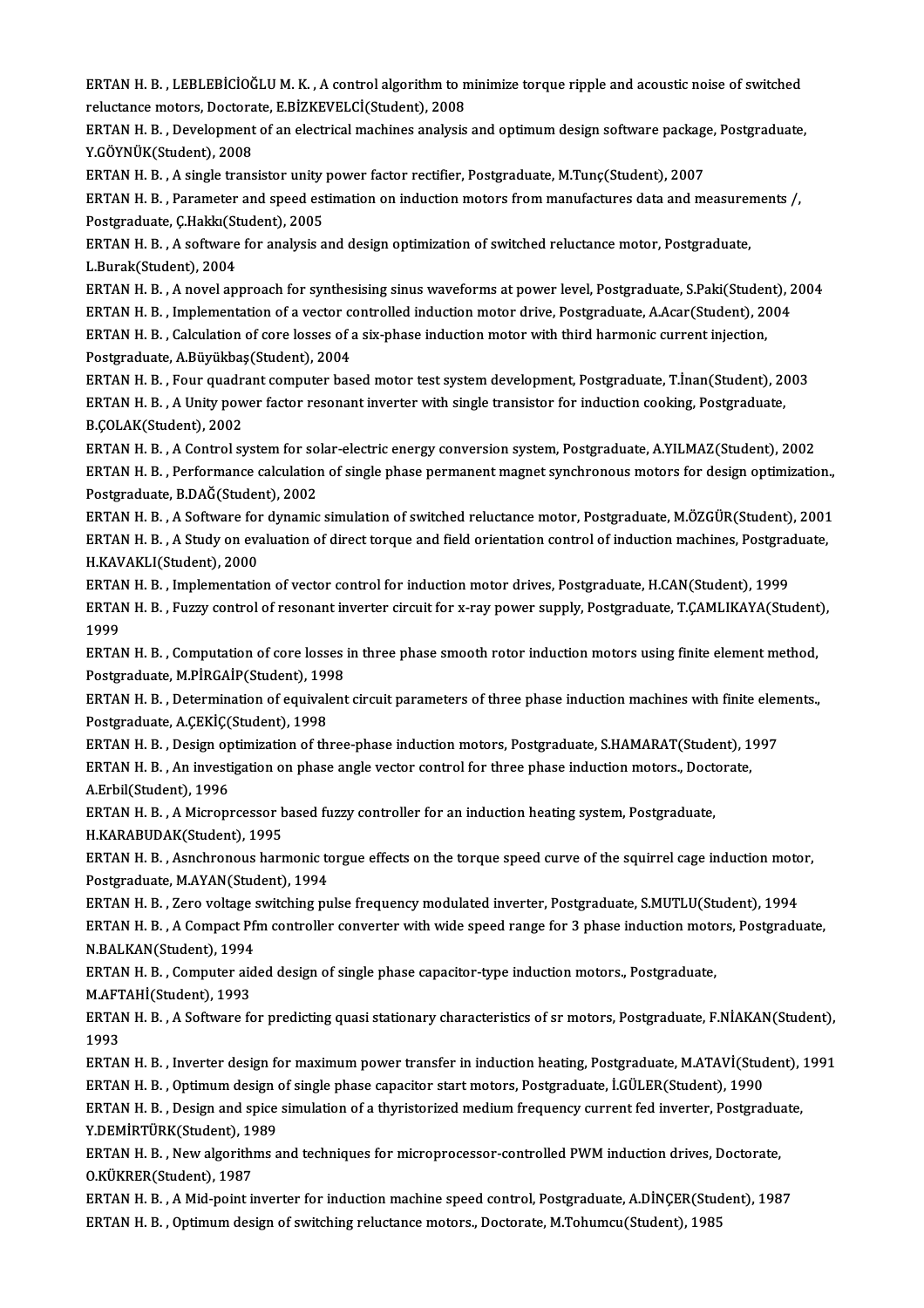# Articles Published in Journals That Entered SCI, SSCI and AHCI Indexes

|       | Articles Published in Journals That Entered SCI, SSCI and AHCI Indexes                                                                                                                                                                                                           |
|-------|----------------------------------------------------------------------------------------------------------------------------------------------------------------------------------------------------------------------------------------------------------------------------------|
| L.    | Real-Time Speed and Position Estimation Using Rotor Slot Harmonics<br>Keysan O., ERTAN H. B.                                                                                                                                                                                     |
| П.    | IEEE TRANSACTIONS ON INDUSTRIAL INFORMATICS, vol.9, no.2, pp.899-908, 2013 (Journal Indexed in SCI)<br>High-frequency loss calculation in a smooth rotor induction motor using FEM<br>Ertan H. B., Leblebicioglu K., Avenoglu B., Pirgaip M.                                     |
| Ш.    | IEEE TRANSACTIONS ON ENERGY CONVERSION, vol.22, no.3, pp.566-575, 2007 (Journal Indexed in SCI)<br>Archery performance level and repeatability of event-related EMG                                                                                                              |
|       | Soylu A. R., Ertan H., Korkusuz F.<br>HUMAN MOVEMENT SCIENCE, vol.25, no.6, pp.767-774, 2006 (Journal Indexed in SCI)                                                                                                                                                            |
| IV.   | Steady-state modeling of a phase-shift PWM parallel resonant converter<br>Iskender I., Uctug Y., Ertan H. B.                                                                                                                                                                     |
|       | COMPEL-THE INTERNATIONAL JOURNAL FOR COMPUTATION AND MATHEMATICS IN ELECTRICAL AND<br>ELECTRONIC ENGINEERING, vol.25, no.4, pp.883-899, 2006 (Journal Indexed in SCI)                                                                                                            |
| V.    | DSP microcontroller-based fuzzy control of a DC/DC parallel resonant converter using phase-shift<br>PWM technique                                                                                                                                                                |
|       | Iskender I., Uctug Y., Ertan H. B.<br>COMPEL-THE INTERNATIONAL JOURNAL FOR COMPUTATION AND MATHEMATICS IN ELECTRICAL AND<br>ELECTRONIC ENGINEERING, vol.25, no.4, pp.827-840, 2006 (Journal Indexed in SCI)                                                                      |
| VI.   | Calculation of parameters of single-phase PM motor for design optimization<br>Ertan H., Dag M., Capolino G.                                                                                                                                                                      |
| VII.  | IEEE TRANSACTIONS ON ENERGY CONVERSION, vol.20, no.3, pp.538-548, 2005 (Journal Indexed in SCI)<br>Reliability and validity testing of an archery chronometer<br>Ertan H., Kentel B., Tumer S., Korkusuz F.                                                                      |
| VIII. | JOURNAL OF SPORTS SCIENCE AND MEDICINE, vol.4, no.2, pp.95-104, 2005 (Journal Indexed in SCI)<br>Powder metal development for electrical motor applications                                                                                                                      |
|       | Bayramli E., Golgelioglu O., Ertan H.<br>JOURNAL OF MATERIALS PROCESSING TECHNOLOGY, vol.161, pp.83-88, 2005 (Journal Indexed in SCI)                                                                                                                                            |
| IX.   | Quantification the relationship between FITA scores and EMG skill indexes in archery<br>Ertan H., Soylu A., Korkusuz F.                                                                                                                                                          |
| X.    | JOURNAL OF ELECTROMYOGRAPHY AND KINESIOLOGY, vol.15, no.2, pp.222-227, 2005 (Journal Indexed in SCI)<br>Comparison of PWM and PFM induction drives ID in, egarding audible noise and vibration for<br>household applications                                                     |
|       | Ertan H., Simsir N.<br>IEEE TRANSACTIONS ON INDUSTRY APPLICATIONS, vol.40, no.6, pp.1621-1628, 2004 (Journal Indexed in SCI)                                                                                                                                                     |
| XI.   | Factors affecting the shoulder proprioceptive sense among male volleyball players<br>Kablan N., Ertan H., Unver F., Kirazci S., Korkusuz F.                                                                                                                                      |
| XII.  | ISOKINETICS AND EXERCISE SCIENCE, vol.12, no.3, pp.193-198, 2004 (Journal Indexed in SCI)<br>Activation patterns in forearm muscles during archery shooting                                                                                                                      |
|       | Ertan H., Kentel B., Tumer S., Korkusuz F.<br>HUMAN MOVEMENT SCIENCE, vol.22, no.1, pp.37-45, 2003 (Journal Indexed in SCI)                                                                                                                                                      |
| XIII. | Optimum geometry for torque ripple minimization of switched reluctance motors<br>Sahin F., Ertan H., Leblebicioglu K.                                                                                                                                                            |
| XIV.  | IEEE TRANSACTIONS ON ENERGY CONVERSION, vol.15, no.1, pp.30-39, 2000 (Journal Indexed in SCI)<br>Prediction of torque and inductance displacement characteristics of asymmetrically slotted variable-<br>reluctance motors using a simplified model for numerical field solution |
|       | Ertan H<br>IEEE TRANSACTIONS ON MAGNETICS, vol.35, no.5, pp.4247-4258, 1999 (Journal Indexed in SCI)                                                                                                                                                                             |
| XV.   | <b>VARIOUS INDUCTION GENERATOR SCHEMES FOR WIND ELECTRICITY-GENERATION</b><br>ERMIS M., ERTAN H., DEMIREKLER M., SARIBATIR B., UCTUG Y., SEZER M., CADIRCI I.                                                                                                                    |
|       |                                                                                                                                                                                                                                                                                  |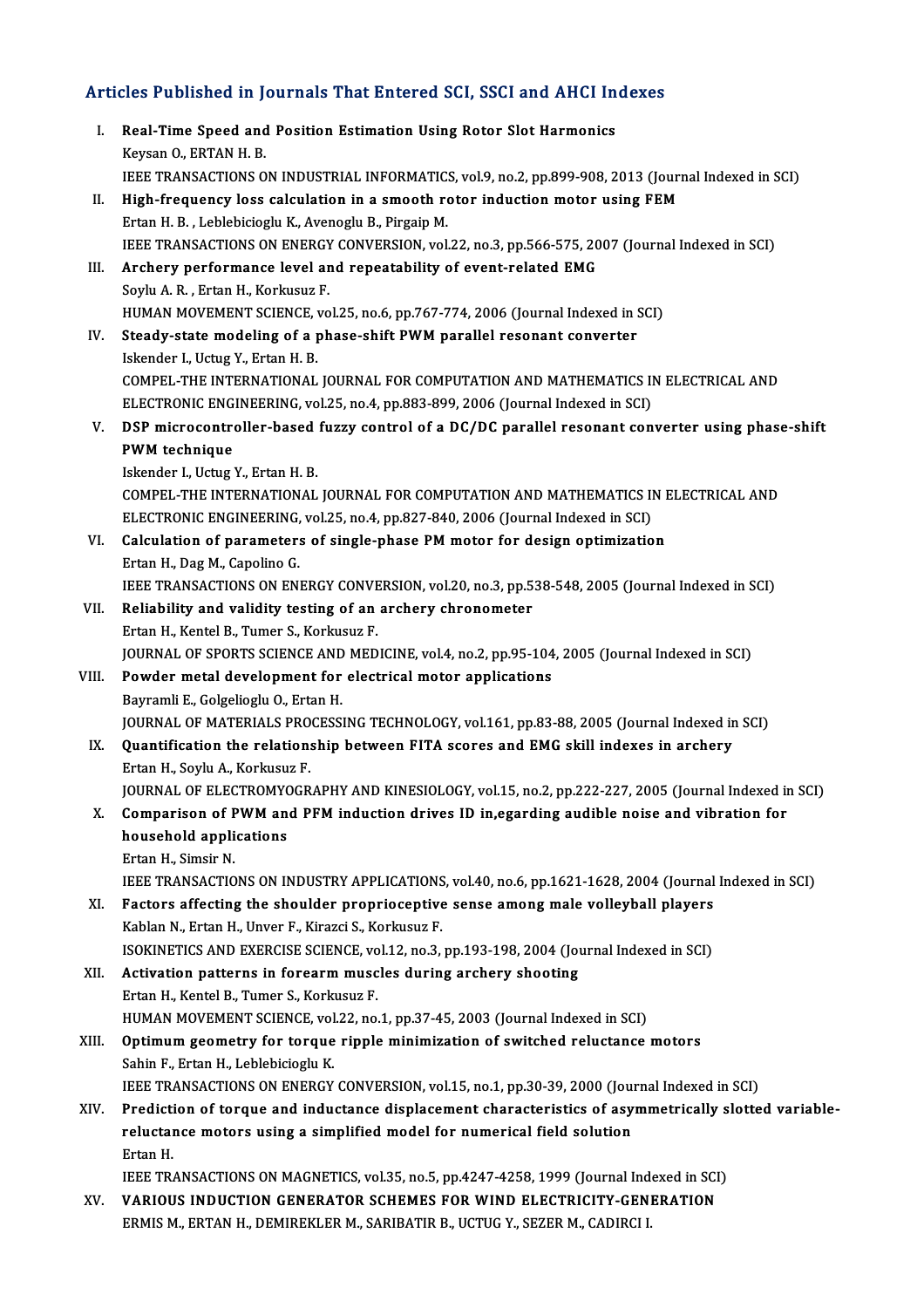### Articles Published in Other Journals

rticles Published in Other Journals<br>I. Analytical Modelling, Simulation and Comparative Study of Multi-Junction Solar Cells Efficiency<br>Rodidida A. Bourabla M. ERTAN H. B. Bokhti M. Hadjdida A., Bourahlam Schor Journals<br>Analytical Modelling, Simulation and Compa<br>Hadjdida A., Bourahla M., ERTAN H. B. , Bekhti M.<br>INTERNATIONAL JOURNAL OF RENEWARLE ENE Analytical Modelling, Simulation and Comparative Study of Multi-Junction Solar Cells Efficiency<br>Hadjdida A., Bourahla M., ERTAN H. B. , Bekhti M.<br>INTERNATIONAL JOURNAL OF RENEWABLE ENERGY RESEARCH, vol.8, no.4, pp.1824-183 Hadjdida A., Bour<br>INTERNATIONAL<br>Indexed in ESCI)

## Indexed in ESCI)<br>Books & Book Chapters

I. Transformers Analysis Design and Measurement ERTAN H. B.<br>ERTAN H. B.<br>ERTAN H. B. Transformers *F*<br>ERTAN H. B.<br>CRC press, 2012

## CRC press, 2012<br>Refereed Congress / Symposium Publications in Proceedings

efereed Congress / Symposium Publications in Proceedings<br>I. Investigation of the Effects of Switching Technique on the Performance of Four Switch Buck-Boost<br>Pidirectional DC/DC Converters Investigation of the Effects of Sweet<br>Bidirectional DC/DC Converters<br>Kosak L EPTAN H B Investigation of the<br>Bidirectional DC/D<br>Kocak I., ERTAN H. B.<br>International Aggeon

Bidirectional DC/DC Converters<br>Kocak I., ERTAN H. B.<br>International Aegean Conference on Electrical Machines and Power Electronics (ACEMP) / International<br>Conference on Ontimization of Electrical and Electronic Faujument (O Kocak I., ERTAN H. B.<br>International Aegean Conference on Electrical Machines and Power Electronics (ACEMP) / International<br>Conference on Optimization of Electrical and Electronic Equipment (OPTIM), İstanbul, Turkey, 27 - 2 Internationa<br>Conference<br>pp.395-401<br>Integration Conference on Optimization of Electrical and Electronic Equipment (OPTIM), İstanbul, Turkey, 27 - 29 Augus<br>pp.395-401<br>II. Integration of Offshore Wind Farm Plants to the Power Grid using an HVDC line Transmission<br>Perkani A

### pp.395-401<br>Integration of Offshore Wind Farm Plants to the Power Grid using an<br>Berkani A., Pourkeivannour S., Negadi K., Boumediene B., Allaoui T., Ertan H. B.<br>International Aegeen Conference on Electrical Mechines and Bou Integration of Offshore Wind Farm Plants to the Power Grid using an HVDC line Transmissic<br>Berkani A., Pourkeivannour S., Negadi K., Boumediene B., Allaoui T., Ertan H. B.<br>International Aegean Conference on Electrical Machi Berkani A., Pourkeivannour S., Negadi K., Boumediene B., Allaoui T., Ertan H. B.<br>International Aegean Conference on Electrical Machines and Power Electronics (ACEMP) / International<br>Conference on Optimization of Electrical Internationa<br>Conference<br>pp.486-492<br>EEM Bosed Conference on Optimization of Electrical and Electronic Equipment (OPTIM), İstanbul, Turkey, 27 - 29 August 201<br>III. FEM-Based Design Modifications and Efficiency Improvements of a Brushed Permanent Magnet DC<br>Matar

## pp.486<br>FEM-B<br>Motor<br>Tarvird FEM-Based Design Modifications ar<br>Motor<br>Tarvirdilu-Asl R., Zeinali R., ERTAN H. B.<br>International Conference on Ontimiratio

Motor<br>Tarvirdilu-Asl R., Zeinali R., ERTAN H. B.<br>International Conference on Optimization of Electrical and Electronic Equipment (OPTIM) / Intl Aegean Conference<br>on Electrical Machines and Power Electronics (ACEMP), Presey Tarvirdilu-Asl R., Zeinali R., ERTAN H. B.<br>International Conference on Optimization of Electrical and Electronic Equipment (OPTIM) / Intl Aegean Conference<br>On Electrical Machines and Power Electronics (ACEMP), Brasov, Roma International Conference on Optimization of Electrical and Electronic Equipm<br>on Electrical Machines and Power Electronics (ACEMP), Brasov, Romania, 25<br>IV. Magnetically Geared Direct Drive Wind Generator Thermal Analysis<br>Ze on Electrical Machines and Power Electronics (ACEMP), Brasov, Romania, 25 - 27 May 2017, pp.401-407<br>IV. Magnetically Geared Direct Drive Wind Generator Thermal Analysis<br>Zeinali R., ERTAN H. B. , Yamali C., Tarvirdilu-Asl R

Magnetically Geared Direct Drive Wind Generator Thermal Analysis<br>Zeinali R., ERTAN H. B. , Yamali C., Tarvirdilu-Asl R.<br>International Conference on Optimization of Electrical and Electronic Equipment (OPTIM) / Intl Aegean Zeinali R., ERTAN H. B. , Yamali C., Tarvirdilu-Asl R.<br>International Conference on Optimization of Electrical and Electronic Equipment (OPTIM) / Intl Aegean Conference on Optimization of Electrical and Electronics (ACEMP), International Conference on Optimization of Electrical a<br>on Electrical Machines and Power Electronics (ACEMP)<br>V. Development of Model for DC Link Filter Design<br>EPTAN H B Kayban M

on Electrical Machines an<br>Development of Mode<br>ERTAN H. B. , Kayhan M.<br><sup>IEEE</sup> Transportation Elec Development of Model for DC Link Filter Design<br>ERTAN H. B. , Kayhan M.<br>IEEE Transportation Electrification Conference and Expo (ITEC), Michigan, United States Of America, 27 - 29 June<br>2016 ERTAI<br>IEEE 1<br>2016<br>PM bi IEEE Transportation Electrification Confe<br>2016<br>VI. PM brushed DC motor optimization<br>Pagul T. Page 7, EPTAN H. P. Varus T.

- 2016<br>T. PM brushed DC motor optimization<br>Rasul T., Reza Z., ERTAN H. B. , Yavuz T.
	- PM brushed DC motor optimization<br>Rasul T., Reza Z., ERTAN H. B. , Yavuz T.<br>ISEF, Valencia, Spain, 10 12 September 2015<br>Evaluation of a 6 nole avial flux PM mate

### VII. Evaluation of a 6 pole axial flux PM motor for Control Moment Gyroscope Application<br>Zeinali R., ERTAN H. B. ISEF, Valencia, Spain, 1<br>Evaluation of a 6 po<br>Zeinali R., ERTAN H. B.<br>Int Aegeen Conference Evaluation of a 6 pole axial flux PM motor for Control Moment Gyroscope Application<br>Zeinali R., ERTAN H. B.<br>Int Aegean Conference on Electrical Machines and Power Electronics (ACEMP) / Int Conference on Optimization of<br>Ele

Zeinali R., ERTAN H. B.<br>Int Aegean Conference on Electrical Machines and Power Electronics (ACEMP) / Int Conference on Optimizatio<br>Electrical and Electronic Equipment (OPTIM) / Int Symposium on Advanced Electromechanical M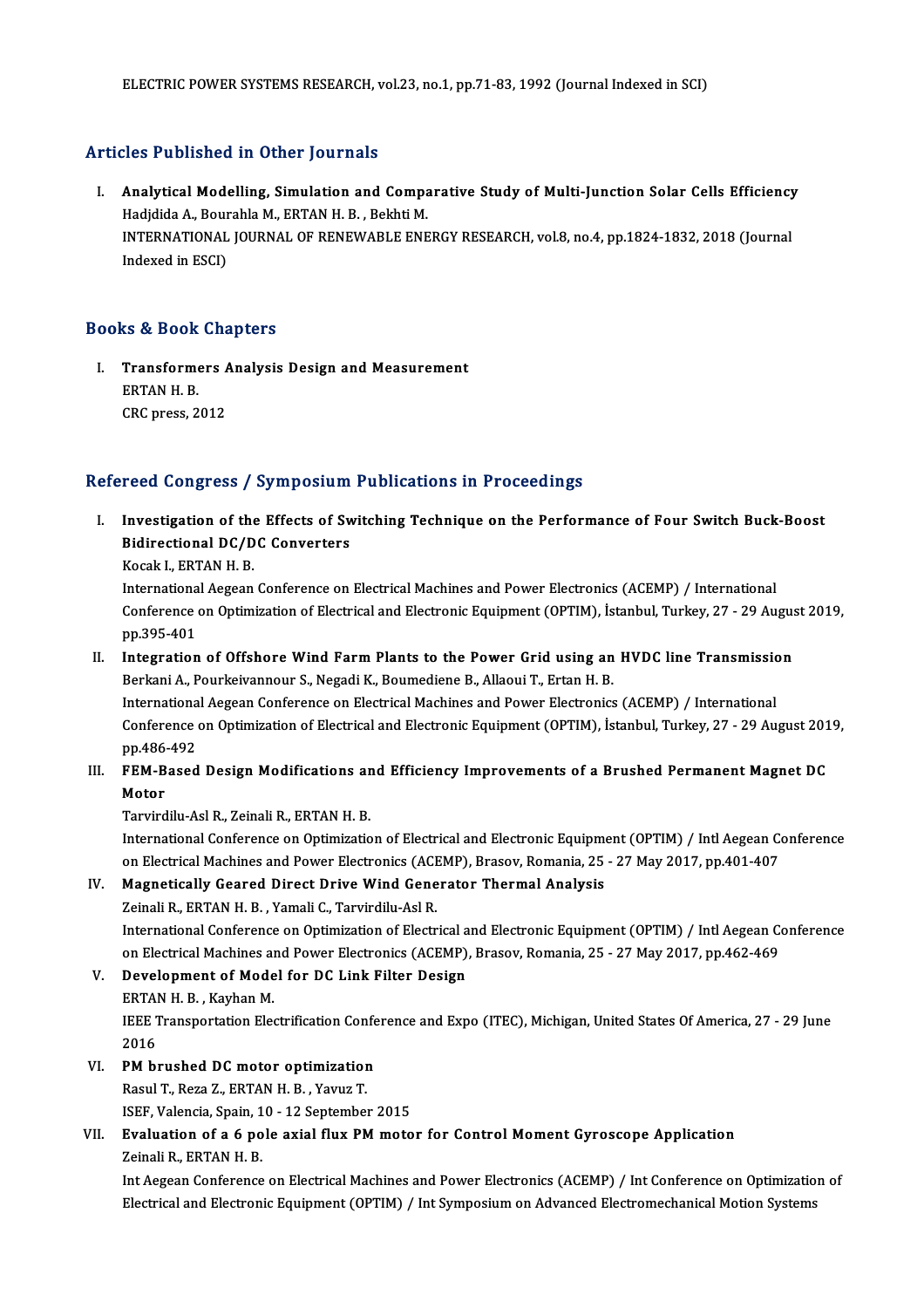(ELECTROMOTION), Side, Turkey, 2 - 04 September 2015<br>Three phase Investor Speed Central of AC Drives M

|        | (ELECTROMOTION), Side, Turkey, 2 - 04 September 2015                                                                           |
|--------|--------------------------------------------------------------------------------------------------------------------------------|
| VIII.  | Three phase Inverter Speed Control of AC Drives Motor using DSPic microcontroller                                              |
|        | Dida A. H., Bourahla M., ERTAN H. B., Benghanem M., Benzina M. E.                                                              |
|        | Int Aegean Conference on Electrical Machines and Power Electronics (ACEMP) / Int Conference on Optimization of                 |
|        | Electrical and Electronic Equipment (OPTIM) / Int Symposium on Advanced Electromechanical Motion Systems                       |
|        | (ELECTROMOTION), Side, Turkey, 2 - 04 September 2015, pp.93-101                                                                |
| IX.    | Sinus Output 3-Phase Inverter Topology for Improved Drive Efficiency                                                           |
|        | ERTAN H. B., Sener Y.                                                                                                          |
|        | 16th International Power Electronics and Motion Control Conference and Exposition (PEMC), Antalya, Turkey, 21 -                |
|        | 24 September 2014, pp 1350-1357                                                                                                |
| Х.     | Design, Development and Implementation of Sensorless Digital Control of an Electric Motorization                               |
|        | Dida A.H., Bourahla M., ERTAN H. B., Benghanem M.                                                                              |
|        | 16th International Power Electronics and Motion Control Conference and Exposition (PEMC), Antalya, Turkey, 21 -                |
|        | 24 September 2014, pp.482-489                                                                                                  |
| XI.    | Comparison of Outer Rotor Radial Flux and Axial Flux PM Motors for CMG Application                                             |
|        | ERTAN H. B., Cagan N.                                                                                                          |
|        | International Conference on Electrical Machines (ICEM), Berlin, Germany, 2 - 05 September 2014, pp.1031-1036                   |
| XII.   | Implementation issues of real time position estimation for induction motors using rotor slot                                   |
|        | harmonics                                                                                                                      |
|        | ERTAN H. B., Keysan O.                                                                                                         |
|        | 2013 4th International Conference on Power Engineering, Energy and Electrical Drives, POWERENG 2013,                           |
|        | İstanbul, Turkey, 13 - 17 May 2013, pp.1826-1832                                                                               |
| XIII.  | Evaluation of Inductance Measurement Methods for PM Machines                                                                   |
|        | ERTAN H B, ŞAHİN İ                                                                                                             |
|        | 20th International Conference on Electrical Machines (ICEM), Marseille, France, 2 - 05 September 2012, pp.1672-                |
|        | 1678                                                                                                                           |
| XIV.   | Comparison of Efficiency of Two dc-to-ac Converters for Grid Connected Solar Applications<br>ERTAN H. B., Dogru E., Yilmaz A.  |
|        | 13th International Conference on Optimization of Electridcal and Electronic Equipment, Brasov, Romania, 24 - 26                |
|        | May 2012, pp.879-886                                                                                                           |
| XV.    | A Proposal for Improving Efficiency of Inverter Driven Electrical Motors                                                       |
|        | ERTAN H. B., Dogru E.                                                                                                          |
|        | General Meeting of the IEEE-Power-and-Energy-Society (PES), Michigan, United States Of America, 24 - 28 July                   |
|        | 2011                                                                                                                           |
| XVI.   | Higher Order Rotor Slot Harmonics for Rotor Speed & Position Estimation                                                        |
|        | Keysan O., ERTAN H. B.                                                                                                         |
|        | 12th International Conference on Optimization of Electrical and Electronic Equipment, Brasov, Romania, 20 - 21                 |
|        | May 2010, pp.416-417                                                                                                           |
| XVII.  | Determination of rotor slot number of an induction motor using an external search coil                                         |
|        | KEYSAN O., ERTAN H. B.                                                                                                         |
|        | 16th International Symposium on Electrical Apparatus and Technologies, SIELA 2009, Burgas, Bulgaria, 4 - 06 June               |
|        | 2009, vol 2, pp 141-148                                                                                                        |
| XVIII. | Performance Calculation of SR Motors for Optimum Design and a Washing Machine Application                                      |
|        | ERTAN H B , Yalciner L B                                                                                                       |
|        | International Conference on Electrical Machines, Vilamoura, Portugal, 6 - 09 September 2008, pp.2081-2082                      |
| XIX.   | Identification of parameters of an induction motor from field solution                                                         |
|        | Ertan H., Leblebicioglu K., Avenoglu B., Ercan B.                                                                              |
|        | 6th International Conference on Electrical Machines and Systems, Beijing, China, 9 - 11 November 2003                          |
| XX.    | A new technique for shortening the EMI filter development stage                                                                |
|        | Colak B., Ertan H.<br>IEEE International Symposium on Electromagnetic Compatibility (EMC), İstanbul, Turkey, 11 - 16 May 2003, |
|        |                                                                                                                                |